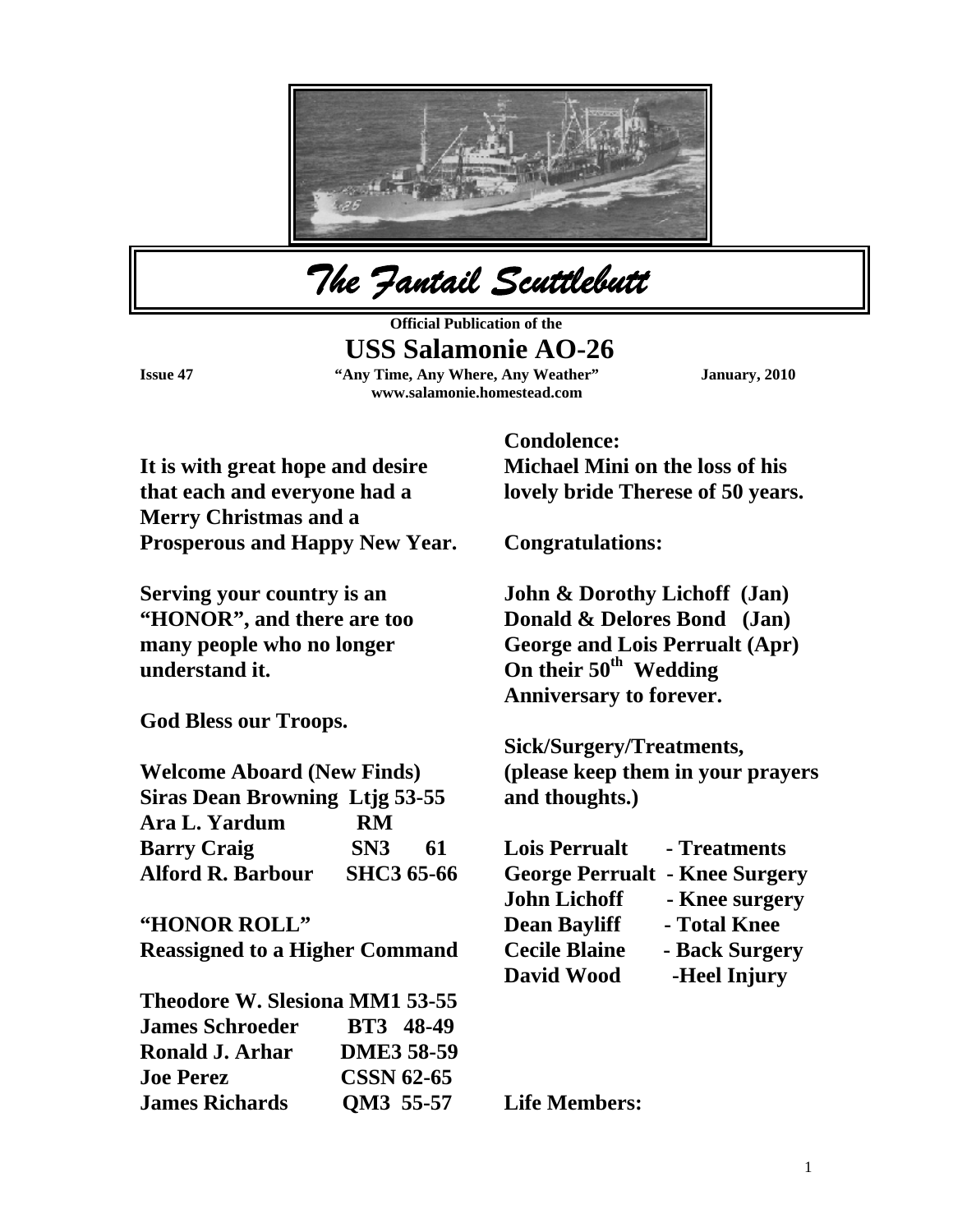**Leonard Muscelli YN3 56-57 Harold Craton DC2 46-49** 

## **DUES DONATION:**

**Our dues are from Jan 1 to Dec 31 of each year.** 

**You 2010 Dues Donations are now due.** 

**Please remit all monies to:** 

**DON BOND - Treasurer 18946 FILMORE DRIVE GOSHEN, IN. 46528** 

**(574) 533-8835 [dbondin@aol.com](mailto:dbondin@aol.com)**

## **NOTE\***

**Please do not send any money to me. Then I have to send it on to Don.** 

**If you move, change address, e- mail or telephone, Please let us know.** 

**On December 12, 2009, Dorothy and I and Delores and Don Bond went to Warren Indiana to help Lilly Nutter celebrate her 97th birthday.** 

**There were 14 in attendance and all had a wonderful time.** 

**After a nice lunch and cake, Lilly opened her gifts and cards from everyone.** 

**She has asked that we put in the newsletter a great big Thank You from HER for all the cards and letters.** 

**She said the cost of postage for her to reply to each and everyone was not feasible for her to be able to do so.** 

**Later that evening, we then took her out for supper and a good time.** 

**A birthday that she will always remember.** 

**The Governor of the State of Indiana (Mitch Daniels) sent a nice letter from the State of Indiana honoring her for her birthday and all the work she has done for our troops in harms way.** 

**It has been estimated that she has touched "THOUSANDS" of lives thru her endeavors.** 

**As of this writing she has sent 829 packages to date to troops in harms way.** 

**Ms: Lilly Nutter 801 Huntington Ave. Warren, IN. 46792-9402**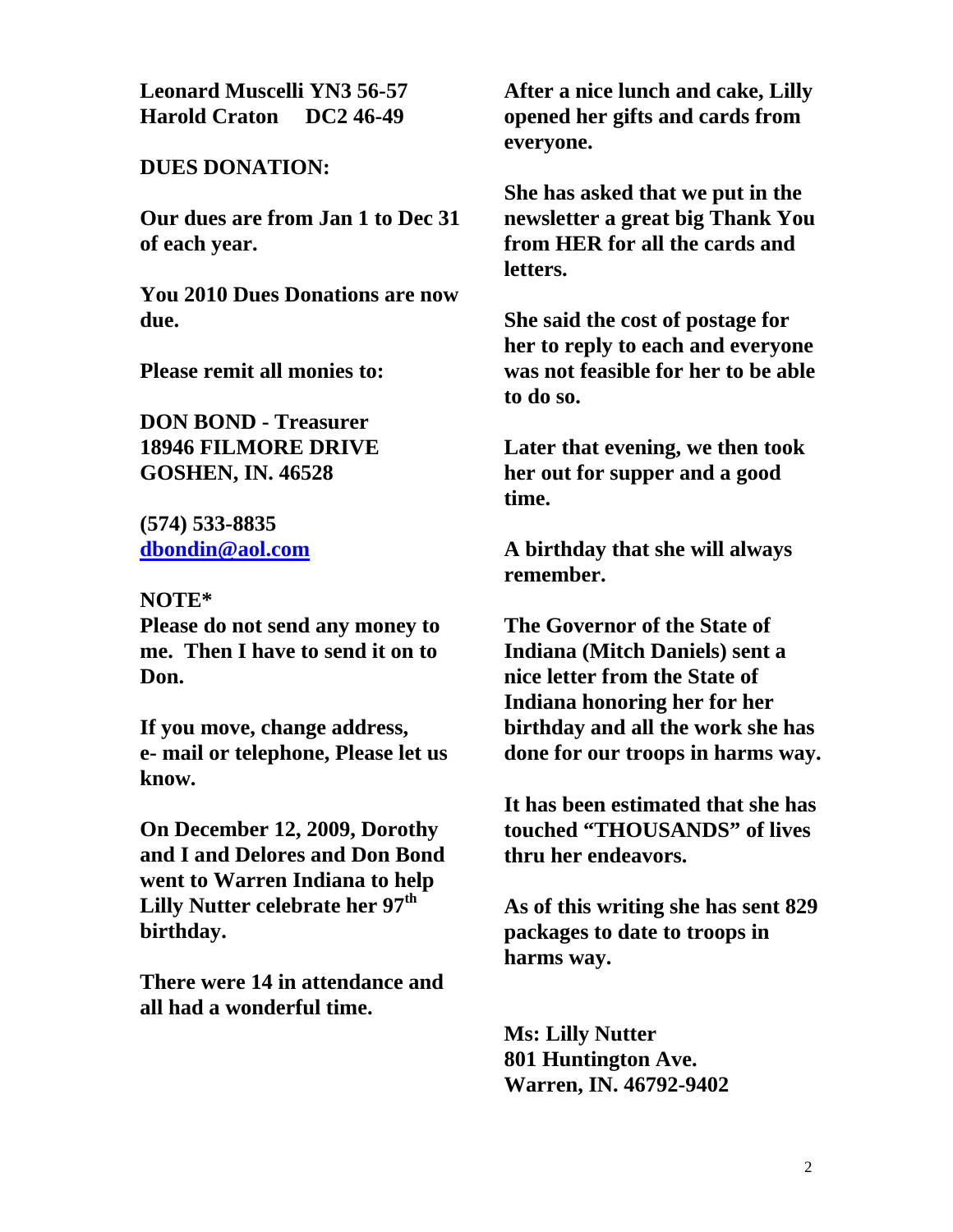**Donations to care packages: John Molaire Joseph and Marge Cueno Charles & Mary Layton Sal Orlando Virginia Witte Donald & Delores Bond Farmington Fire Dept. (NY)** 

**Please pray for our troops in harms way and for a speedy and safe return. (Lilly)** 

**I am in need of anyone who is interested in doing the Fantail Scuttlebutt for me.** 

**I can greatly use the help.** 

**After the weather breaks and it starts to become warmer, I will need the help of at least four people at the museum. WE have to catalog, identify, take pictures, ownership and document each and every item in the museum for our records and insurance's.** 

**This will take approximately two days.** 

**We will be staying at the Comfort Inn in Warren. Call me for details if available to help out.** 

## **BRANSON MO. REUNION USS SALAMONIE AO-26 04/21/10 – 04/25/10**

**Due to this newsletter being late it also cuts down the time for your** 

**pre-registration deadline of February 15, 2010.** 

**Note: Branson now has an operational airport.** 

**It is serviced by AirTran and they operate out of Atlanta and Milwaukee to Branson.** 

**Phone number is 1-800-247-8726** 

**They are also serviced by Sun Country Air Lines and they operate out of Dallas-Ft. Worth and St. Paul, Minn.** 

**We are staying at the Grand Plaza Hotel this year.** 

**Dorothy and I have stayed there before and it is a real nice facility.** 

**Curtis and I have tried to make this a special reunion, since we have been there before.** 

**Remember if you have any special needs, be sure and tell Curtis about them so that they can be properly addressed.** 

**Arrival Wednesday 4/21/2010 Hospitality room opens / snacks at 12:00** 

**Thursday 4/22/10 Large buffet breakfast at hotel. (9th floor.)**